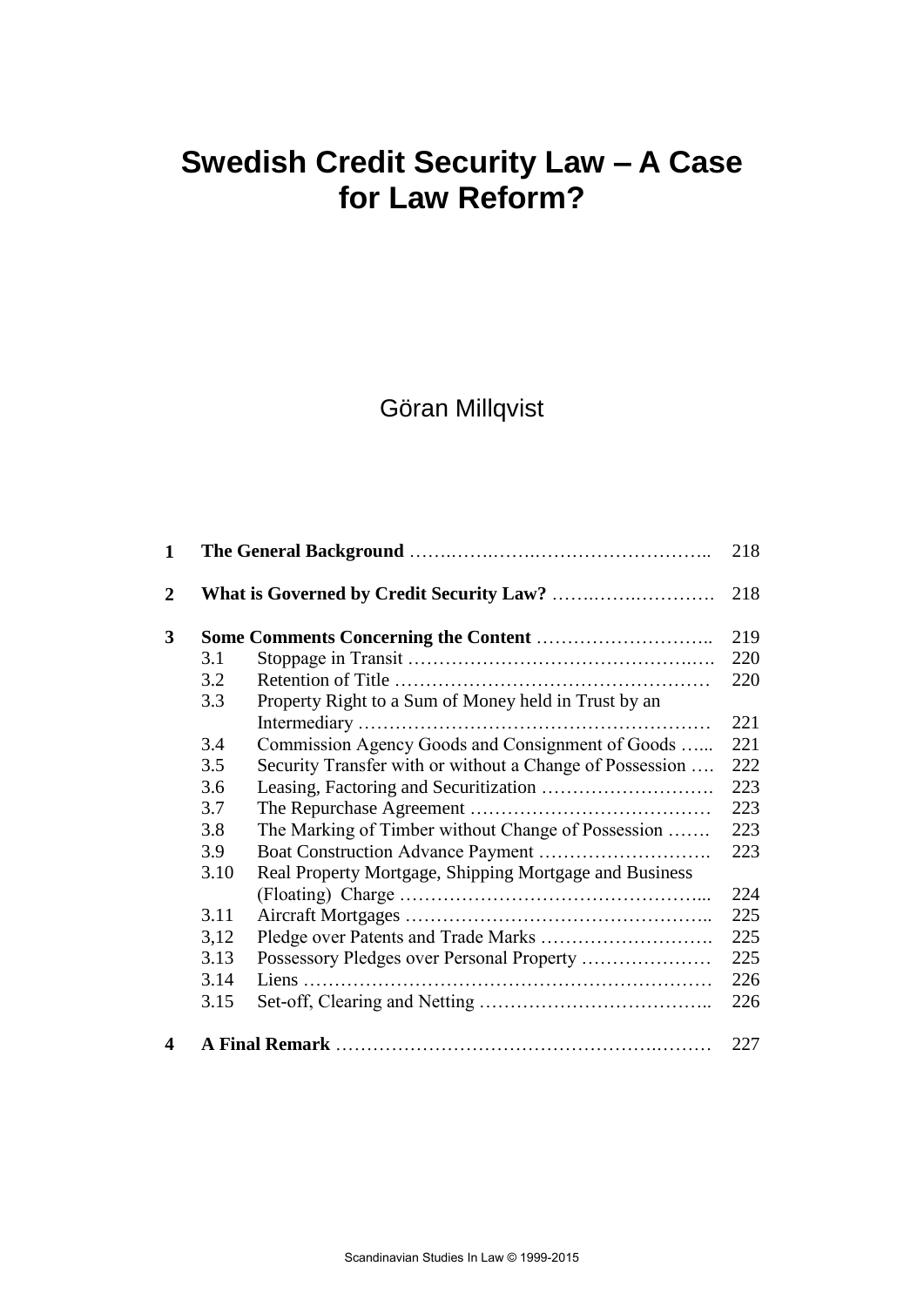## **1 The General Background**

Swedish law in the area of credit security is a combination of very old legislation and legal principles, dating back several hundred of years, and a case by case development through the courts, as well as more recent legislation regarding specific issues and types of property. Although Sweden is viewed as a civil law country in its fundamental legal structure, it also has a quasicommon law development through the case law due to the fact that Sweden never codified its general body of private and commercial law as did Germany and France in the 19<sup>th</sup> century. Sweden does not have a Civil Code or Commercial Code of the continental type. The codification of 1734 is not a codification comparable with continental models, but rather an amalgamation of medieval, local laws influenced by Roman law. This has meant that the law in force in the area of credit security is piecemeal and sketchy, and oftentimes difficult to discern. With this in mind, an overview of the structure and content of the Swedish credit security law is given below.

There is no traditional area of law categorised as "Credit Security Law," and it is only recently that it has been accepted as a discipline in Swedish legal academic writing.<sup>1</sup> However, in later years an understanding has emerged in different quarters concerning the need for a more organised and constructive approach towards the material issues belonging to the area of credit security. The need for stability and predictability has dictated development in this field, although when it comes to legislative reform, it has just started.

# **2 What is Governed by Credit Security Law?**

A summary of the legal techniques and institutions recognised in Swedish law with a security function is presented first, followed by a few comments as to their material content.

#### **1 Security with Legal Effect towards Third Parties (in rem)**

1.1 Security based on a property interest in specified property

Stoppage in transit

Retention of title clause

Property right to a sum of money held in trust by an intermediary

Commission agency goods

Consignment of goods

 $\overline{a}$ 

Security transfer with or without a change in possession

<sup>1</sup> The first major book on the legal aspects of the subject is Helander, Bo, *Kreditsäkerhet i lös egendom,* AB P A Norstedt & Söners Förlag, Stockholm 1984. Observations on Swedish law in this area can be found in Lurger, Birgitta, Faber, Wolfgang *Principles of European Law, Acquisition and loss of Ownership of Goods,* Sellier, Munich 2011.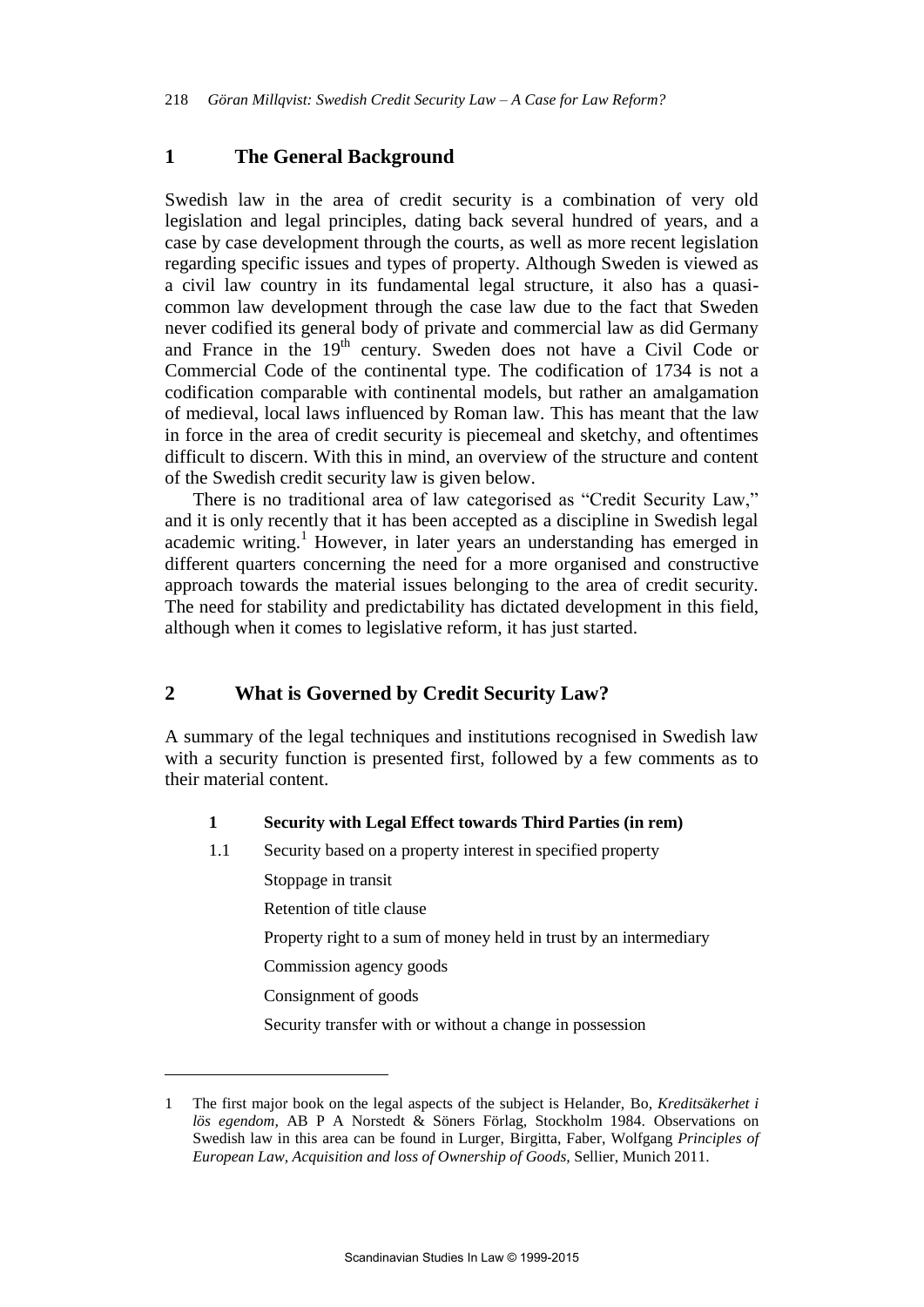Leasing Factoring Securitization Repurchase agreement Marking of timber without change of possession Boat construction advance payment 1.2 Security based on pledge and pledge-like techniques Real property mortgage and shipping mortgage Business (floating) charge Aircraft mortgage Pledge regarding patents and trade marks Possessory pledge regarding personal property (chattels)

1.3 Lien

 $\overline{a}$ 

1.4 Set-off, clearing, netting

# **2 Security with Legal Effect only towards a Contracting Party (in personam)**<sup>2</sup>

#### 2.1 Security based on surety

Primary and secondary surety according to Chap. 10 of the Commercial Code 1734

Letter of intent, letter of comfort

Guarantee, warranty, covenants

Credit insurance

2.2 Contract based securities, which are not a surety

Negative pledge

Subordination clauses

Contractual priority scheme among creditors

# **3 Some Comments Concerning the Content**

Presented in this manner, a list of this kind may seem rather comprehensive and adapted to the demands of the modern market. However, there is much to be desired concerning the standards of the rules in terms of predictability and adaptation to modern demands. It is not possible here to give a thorough

<sup>2</sup> These forms of security interests will not be addressed in this paper.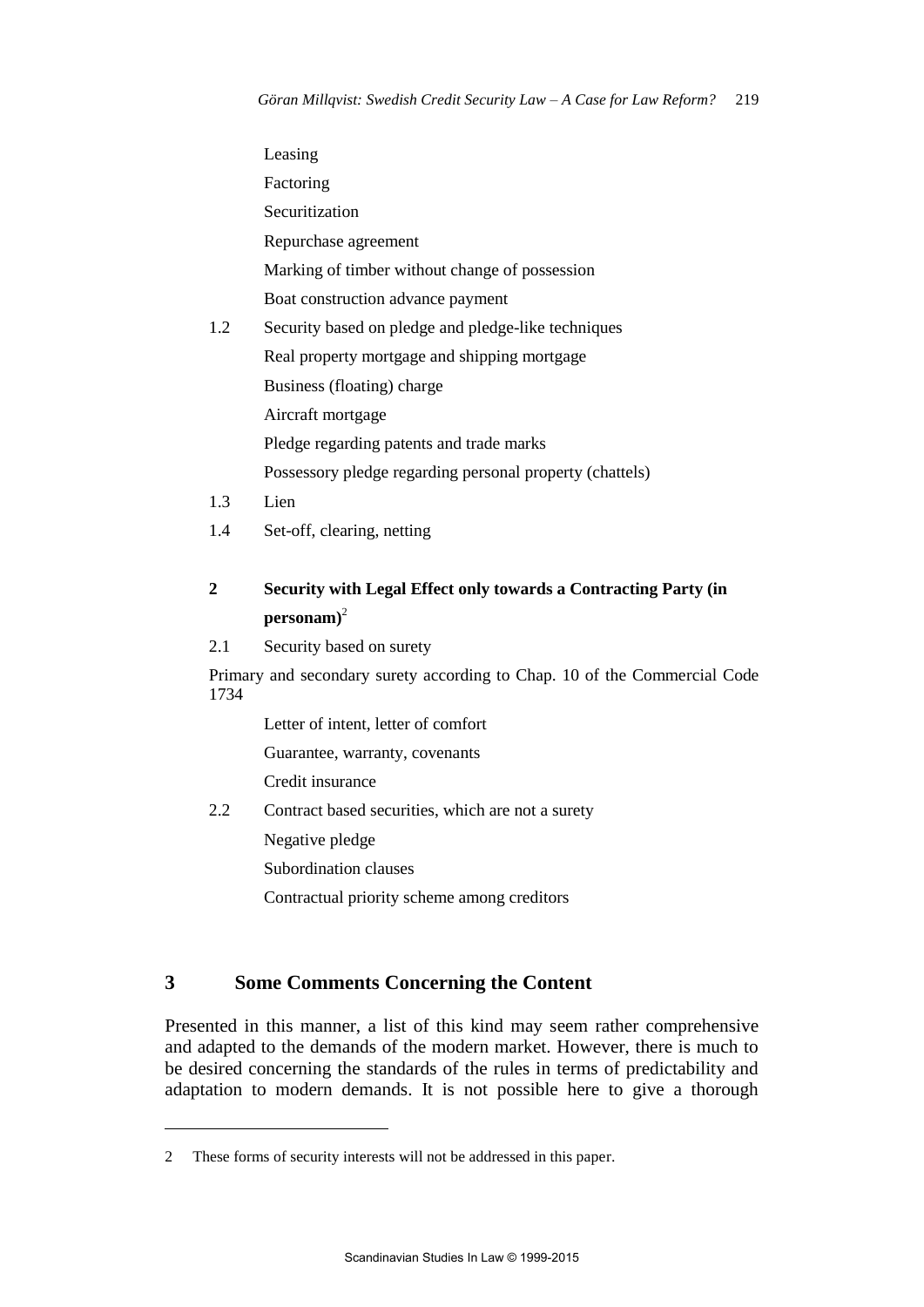account as to the intricacies of all these different security methods. It must suffice to highlight a few problematic questions.

First, Sweden does not have a general registration system for security interests as provided for in the United States by UCC Art. 9, in Canada through the Personal Property Security Acts or in New Zealand through the New Zealand Personal Property Act 1999. Each type of Swedish security interest has developed more or less on its own, without much co-ordination with related types. Secondly, there are no clear distinctions made between commercial and consumer relations, although a consumer as a debtor is treated by the courts with the consumer protection laws in mind, and therefore has a better position than a commercial debtor with respect to creditors. The only general legislative restriction is that a business (floating) charge is reserved for business activities and the assets of the business entity.

### *3.1 Stoppage in Transit*

Stoppage in transit has been viewed as a security device by the Swedish Supreme Court<sup>3</sup> under the rationale that there are no other practical means of security available for many sellers. However, stoppage is a device regulated in the Sale of Goods Act  $1990^4$  sec. 61, and it cannot be extended by contract or unilaterally by the seller to situations other than those covered by this section. This means that stoppage is limited to cases in which the seller, during the course of transportation of goods to the buyer, learns that the buyer has difficulties in performing the obligation of paying the purchase price.<sup>5</sup>

### *3.2 Retention of Title*

Retention of title is recognised by the courts as a security device for sellers of chattels, both in commercial and consumer relations. The contractual side of credit sales, including the use of retention of title clauses, has been regulated through mandatory legislation in the Instalment Sales Between Merchants Act 1978 $\frac{1}{6}$ , sec. 7-10, and the Consumer Credit Act 2010<sup>7</sup>, sec. 38-42. However, the seller's protection against claims from third parties (purchasers in good faith and the buyer's creditors) is not covered by this legislation. Retention of title clauses have been recognised in the case law as a right *in rem* under certain conditions. First, the chattel must be a physical, identifiable object with a second-hand value possible to realise. Secondly, only the seller's interest in the

<sup>3</sup> *Nordisk Tekstil Væveri Aktieselskab v. Tedder Kläder Aktiebolag*, NJA 1985 p. 879.

<sup>4</sup> Köplag (1990:931).

<sup>5</sup> See for references to Swedish law, Johansson, Svante O., *Stoppningsrätt under godstransport,* Norstedts Juridik, Stockholm 2001.

<sup>6</sup> Lag (1978:599) om avbetalningsköp mellan näringsidkare m. fl.

<sup>7</sup> Konsumentkreditlag (2010:1846).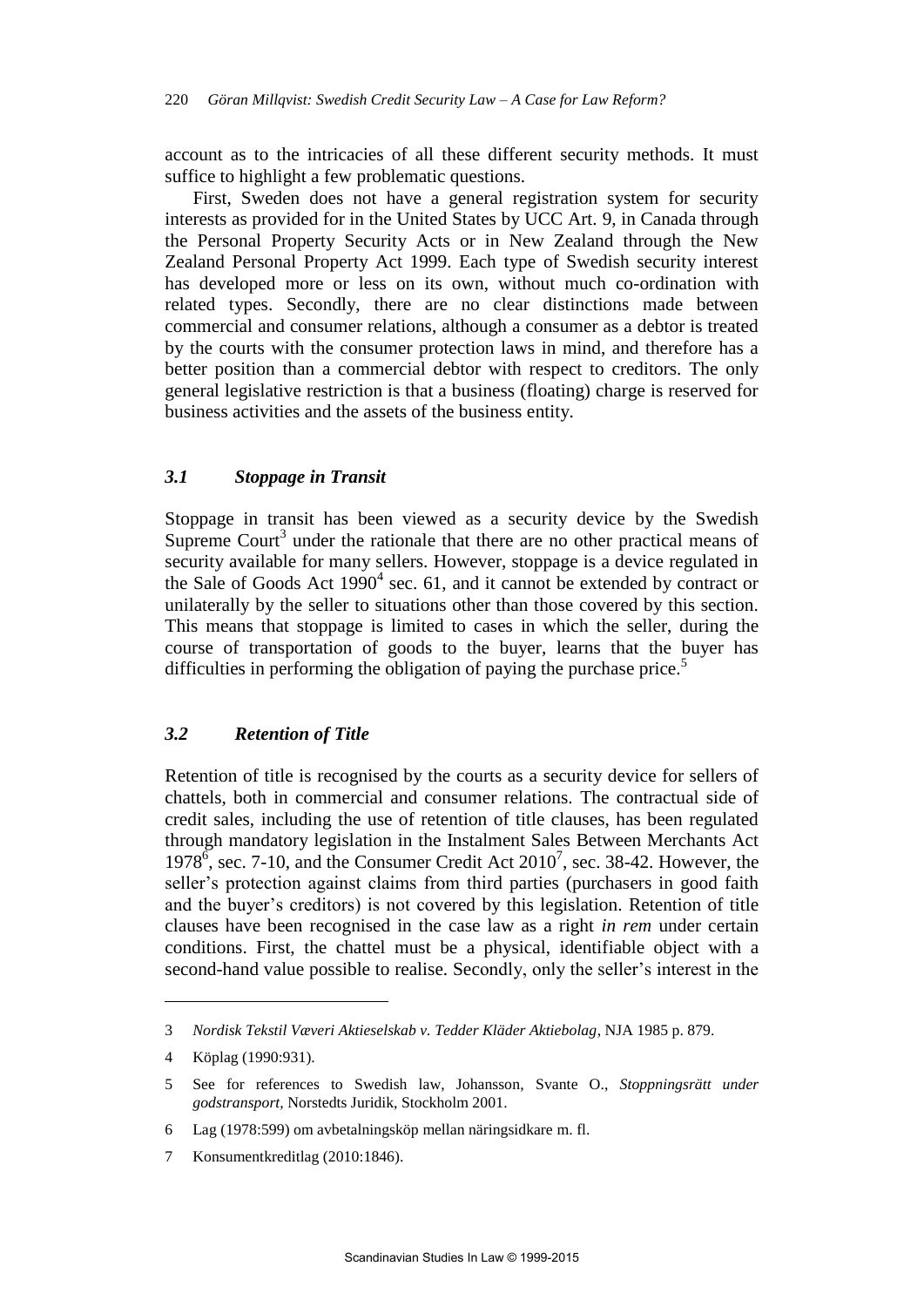purchase price can be validly secured by a retention of title clause. Finally, retention can only be effectuated as long as there is a claim remaining on the debt and the chattel is still in the hands of the buyer (it has not been resold, processed or consumed). This means that the retention of title clause is not a very effective credit security measure for sellers in general, and particularly not for commercial sellers.<sup>8</sup>

# *3.3 Property Right to a Sum of Money held in Trust by an Intermediary*

According to the Money Held in Trust Act  $1944^9$ , it is possible to have a property right to a sum of money held by another person on behalf of the owner. This claim must be labelled as a property right because the creditor/owner has the right to separate the entire sum from the debtor's estate, ultimately in bankruptcy. It is not necessary that the identity be maintained in the sum paid to the intermediary, but it has to be deposited by the intermediary in a separate account without undue delay after receiving it, in order to protect the principal's right to the amount. However, an ordinary debt cannot be transformed into money held in trust by the parties through contract. There has to be an independent ground for this conclusion, such as an instruction by a third party (the payer) to the intermediary to transfer the sum to the principal, or a contractual relation between the principal and the intermediary which encompasses the handling of external money by the intermediary. The 1944 Act has been addressed several times by the courts with respect to the interpretation of when a sum of money is held in trust and when undue delay exists, but there still is uncertainty concerning its application.<sup>10</sup>

# *3.4 Commission Agency Goods and Consignment of Goods*

Commission agency is regulated in the Commission Agency Act 2009.<sup>11</sup> Section 23 of the Act stipulates that goods sold or bought by the agent on behalf of the principal are the property of the principal until the property directly moves to or from the third party (buyer or seller). The agent is never the owner of the goods unless he makes a purchase or sale expressly for his

<sup>8</sup> The law in this area has been extensively researched and discussed by Persson, Annina H., *Förbehållsklausuler,* Rättsvetenskapliga Biblioteket no. 7, and part II *Förbehållsklausuler i vissa främmande rättssystem,* Stiftelsen Skrifter Utgivna av Juridiska Fakulteten vid Stockholms Universitet, Stockholm 1998.

<sup>9</sup> Lag (1944:181) om redovisningsmedel.

<sup>10</sup> See the Supreme Court Cases *Josam Lastbilsteknik AB v. Obligentia Finans AB, bankrupt,*  NJA 1995 p. 367 II; *Zambagar Direkt Persontransport & Service i GBG AB, bankrupt, v. BSP Scandinavia ekonomisk förening*, NJA 1999 p. 812; *Gulliver's Resebureau AB, bankrupt, v. BSP Scandinavia ekonomisk förening*, NJA 2007 p. 599.

<sup>11</sup> Kommissionslag (2009:865).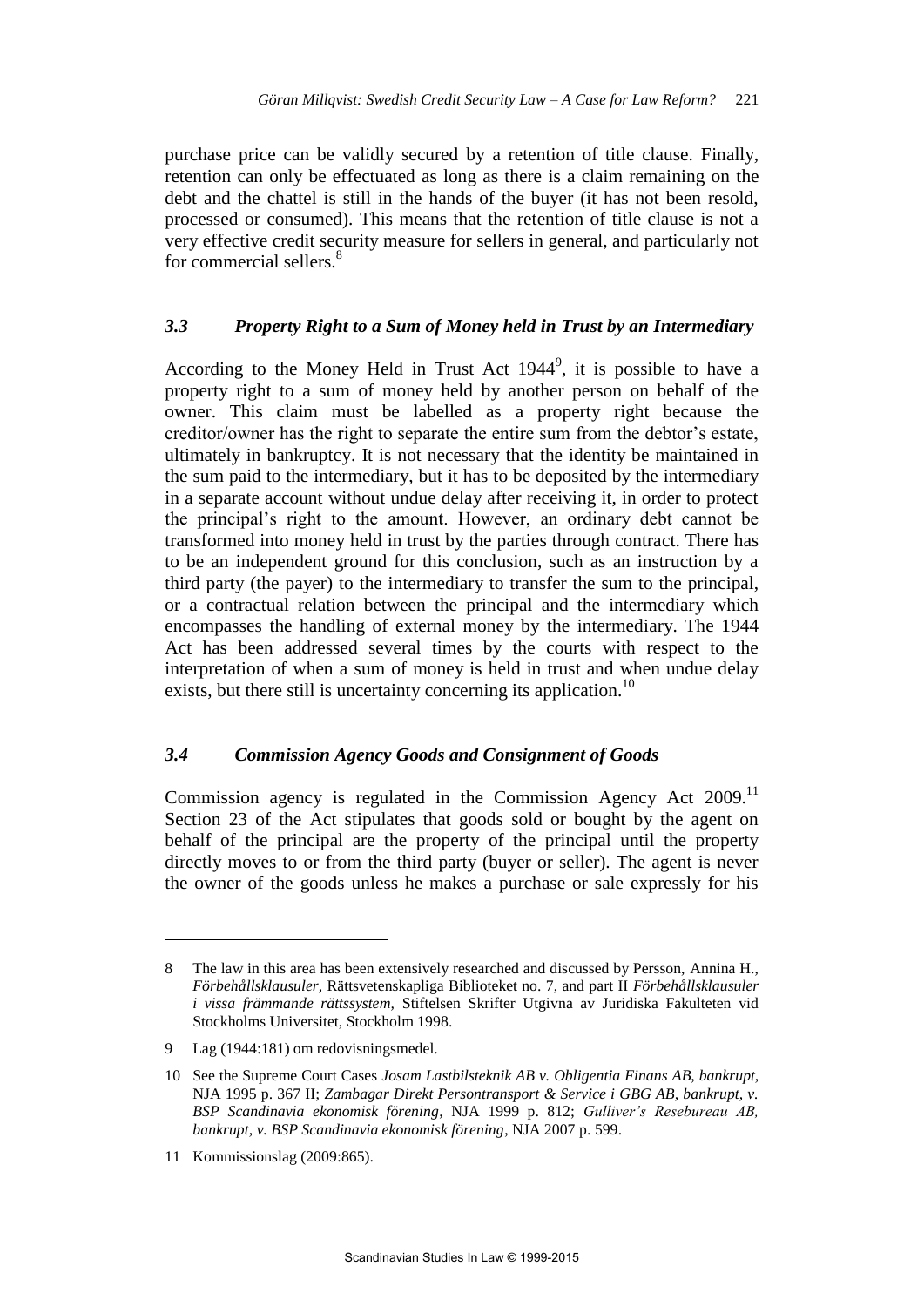own account. This legislation is also applicable to trade in securities and financial instruments through intermediaries, sec. 1 paragraph 3 of the Act.

Consignment of goods is not regulated through legislation but is a method used in order to take advantage of the commission agency model without having to create the contractual relationship of a commission agency. It is doubtful if this method is recognised as binding towards third parties, e.g. the bankruptcy creditors of the consignee. This issue has not yet been tried in the courts.

# *3.5 Security Transfer with or without a Change of Possession*

It has long been recognised that a sale of chattels can work as a security device. The purchase price is then a credit extended by the buyer to the seller, and normally, the sale is combined with some form of resale agreement between the parties. The common understanding in the legal literature is that in general, the rules concerning pledges are applicable to this kind of security transfer. One example of this is that sec. 37 of the Contracts Act  $1915^{12}$ , invalidating contract clauses with automatic property transfers in the case of non-payment of a secured debt (lex commissoria), is applicable to both pledge-contracts and security transfer-contracts. However, for approximately the last one hundred years, the perfection of a sale of personal property, both a real sale and a security transfer, requires delivery of the property and a change of possession, or at least a passing of the legal control over the property.<sup>13</sup> This possessory requirement can be substituted by a rather burdensome and formal method of publication and registration, which is regulated in the "Trade in Chattels, which the Buyer Leaves in the Seller's Care Act" 1845<sup>14</sup>. This means that the sale and lease-back of personal property, with legal effect towards third parties, can be used as a credit device under Swedish law, but it is rather difficult to meet the demands of the rules and to be certain that a secured position really has been achieved. It can be mentioned that there are two Supreme Court cases from the late 1990's, in which the buyer/creditor had not perfected the purchase in a correct manner, and consequently did not have a right of separation in the seller's bankruptcy.<sup>15</sup>

<sup>12</sup> Lag (1915:218) om avtal och andra rättshandlingar på förmögenhetsrättens område.

<sup>13</sup> See the discussion by the Supreme Court in *Britt Automobil AB, bankrupt, v. Förvaltningsbolaget ZXSAQAS I Stockholm AB,* NJA 2007 p. 413, and *Elcon Finans AS v. Sannäs Räkor AB, bankrupt,* NJA 2008 p. 684.

<sup>14</sup> Lag (1845:50 s. 1) om handel med lösören, som köparen låter i säljarens vård kvarbliva.

<sup>15</sup> *Förvaltningsaktiebolaget Traven v. Finnboda AB, bankrupt*, NJA 1997 p. 660, and *Masters Möbel AB, bankrupt, v. Nils N., bankrupt*, NJA 1998 p. 379.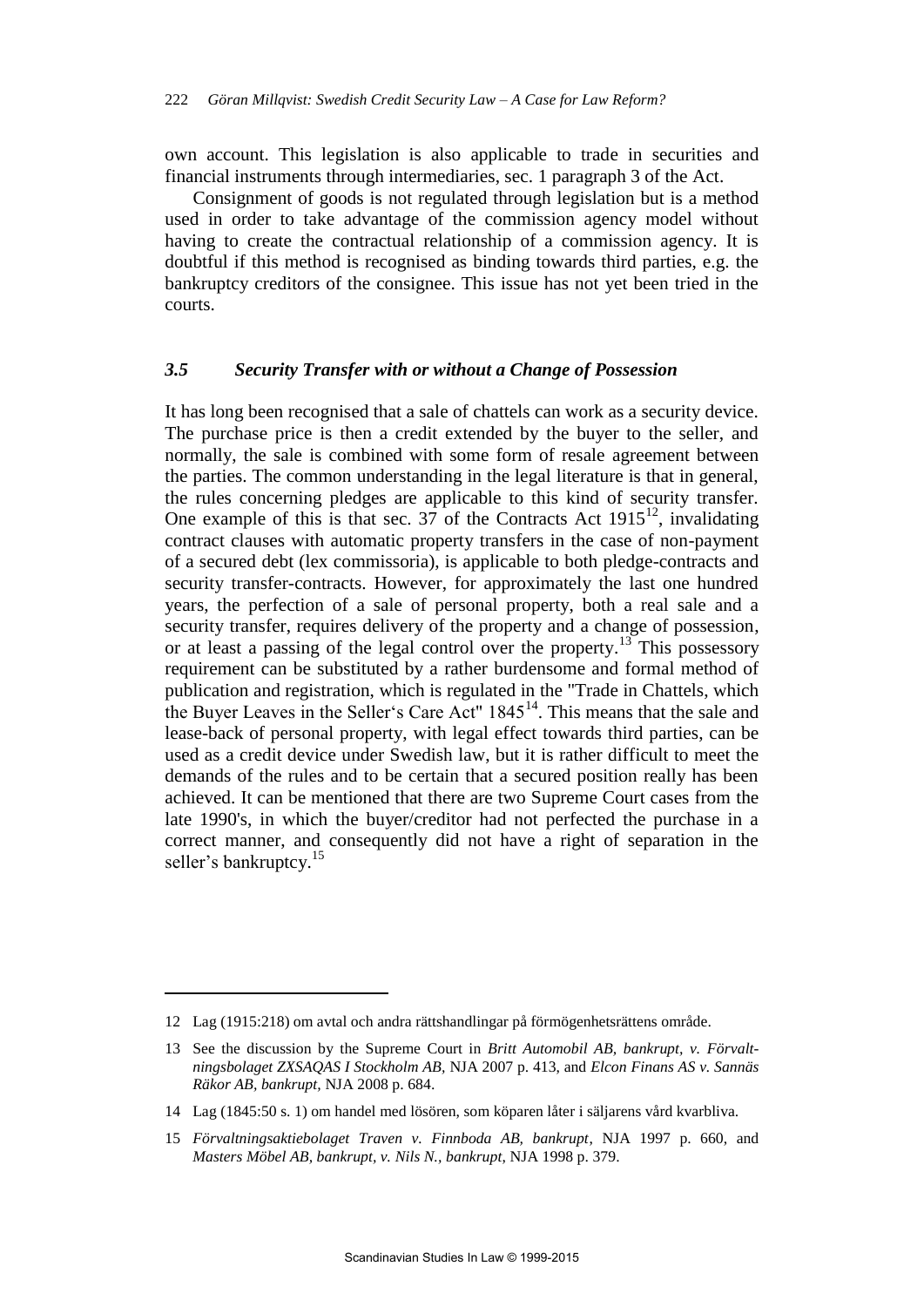# *3.6 Leasing, Factoring and Securitization*

Finance leasing, factoring of receivables and securitization are all imports from the United States, and Great Britain to some extent, and have the same characteristics as in those jurisdictions. Initially, there was some uncertainty over the viability of these methods within Swedish law, but it has turned out that the Swedish legal system has had enough flexibility to harbour them. There is no specific legislation governing these methods as to date.

# *3.7 The Repurchase Agreement*

Repurchase agreements or "Repos" are used in the financial markets in the same way as in other countries. There is no specific legislation regulating these contractual obligations and the precise extent of their validity in relation to third parties. It can be questioned whether a resale obligation is binding as to the obligated party's creditors. On the other hand, there is nothing in Swedish law that prevents a conclusion that they are valid and binding. When the EC Collateral Directive<sup>16</sup> was implemented in Sweden it was stated that "repos" where valid and binding according to Swedish law.<sup>17</sup>

# *3.8 The Marking of Timber without Change of Possession*

According to local custom in the forestry and timber industry in Sweden, it is common to leave timber in the woods for longer or shorter periods of time before transportation to a processing plant. This could mean an unforeseen risk to the buyer if the seller becomes insolvent before the buyer has taken possession of the purchased timber. However, according to specific legislation, the Marking of Timber Act  $1944^{18}$ , the marking of sold timber according to the custom of the place, for the account of the buyer will act as a substitute for the transfer of possession and protect the buyer's right as against the seller's creditors. The buyer can therefore pay the purchase price independently of the possession of the timber and, depending on the situation, the legislation can work as a credit device for the seller.

# *3.9 Boat Construction Advance Payment*

If a contract for the construction of a boat stipulates advance payment or advance delivery of building materials by the buyer to the builder, and the

<sup>16</sup> Directive 2002/47/EC of the European Parliament and of the Council of 6 June, 2002, on financial collateral arrangements.

<sup>17</sup> Proposition (to implement Directive 2002/47/EC) 2004/05:30 p. 31.

<sup>18</sup> Lag (1944:302) om köpares rätt till märkt virke.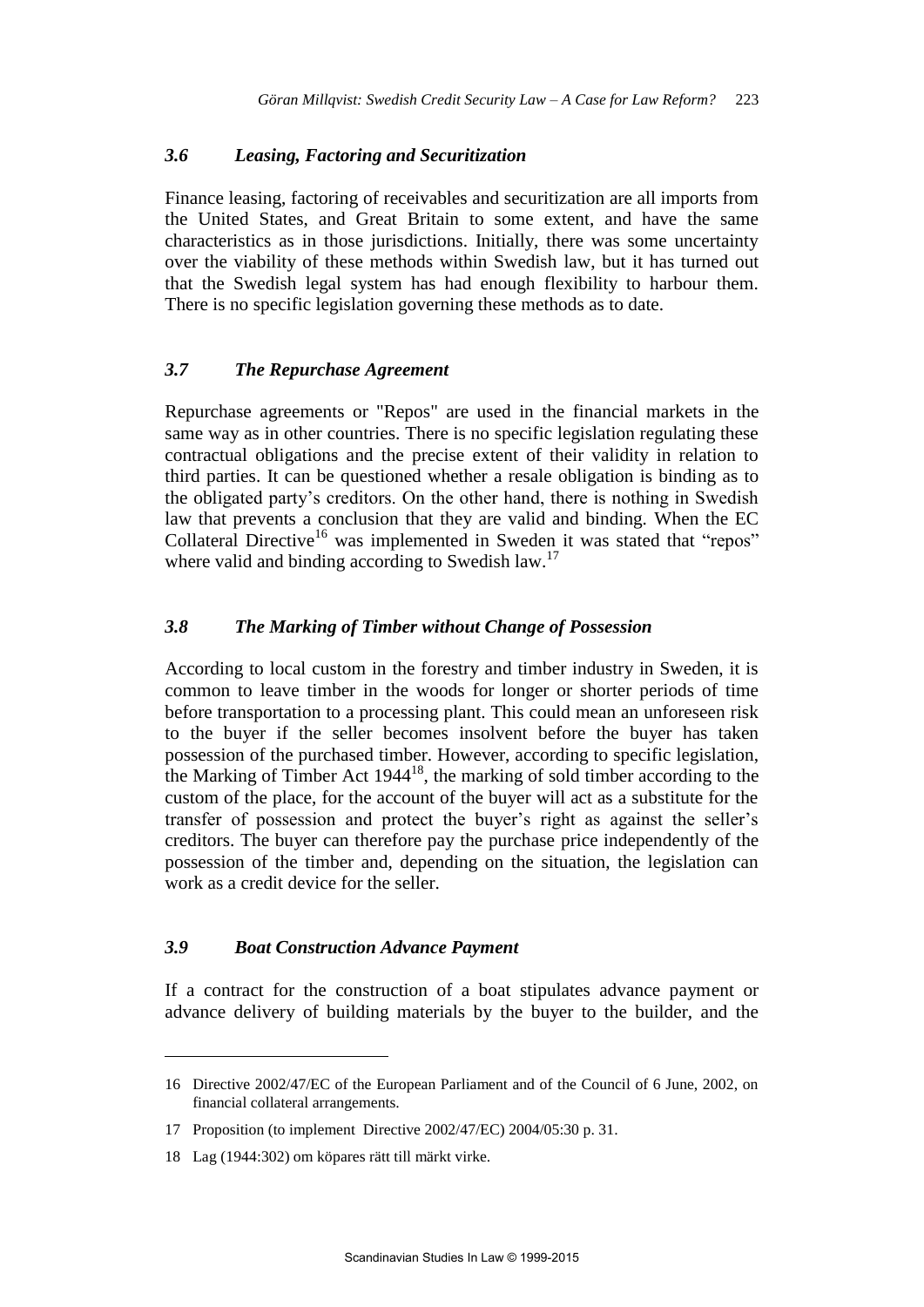contract is in writing, it can be registered with the District Court of Stockholm, and thereby create a security interest in the unfinished boat and delivered building materials for the buyer.

# *3.10 Real Property Mortgage, Shipping Mortgage and Business (Floating) Charge*

Real property mortgages, shipping mortgages and business (floating) charges here can be discussed together because of their common legislative background. In 1970, a new Real Property  $Code<sup>19</sup>$  was enacted, with new rules concerning real property mortgages. These rules have later been used as a model for the corresponding rules in the Maritime Act  $1994^{20}$  and the Business (floating) Charge Act  $2008<sup>21</sup>$  For all three, the technique for establishing a perfected security is based on an entry in a register (the Land-, Ship- or Business charge-register respectively). This is followed by the issuance of a letter of mortgage (or charge) by the registrar, which is viewed as representing a certain value as stated in the letter regarding the registered piece of property, be it a certain real estate, a specified ship or a certain business entity. The letter of mortgage (or charge) can then be pledged as a piece of personal property and the perfection of the security is achieved by handing over the letter to the secured creditor. The physical letter of mortage of real property and business charge, but not concerning ships, may be replaced by an electronic registration and in that case the perfection of a security is also done by registration. The creditor then has a valid security as long as he has direct or indirect possession of the letter or is registered holder.

There are, of course, differences between the three forms of mortgages or charges but this is not the place to go into more detail. However, it should be emphasised that the system of real estate mortgage and business (floating) charge, but not shipping mortgage, has been completely computerized and thereby dematerialised. The physical paper is replaced by an electronic "letter of mortgage".

The shipping mortgage also covers ships under construction and fixtures to ships, but not cargo. The business charge is a floating charge in the sense that the property covered by the charge may change over time. It is the business as such that is charged and all personal property belonging to the business at any specific moment is covered, except for cash and means equivalent to cash.<sup>22</sup> The charge crystallizes upon distraint on the business property or its bankruptcy. The secured creditor will have priority to a sum, with interest, equivalent to his demand or the letter of charge, whichever is the lowest.

<sup>19</sup> Jordabalk (1970:1209).

<sup>20</sup> Sjölag (1994:1009).

<sup>21</sup> Lag (2008:990) om företagshypotek.

<sup>22</sup> Other less significant exceptions are not dealt with here.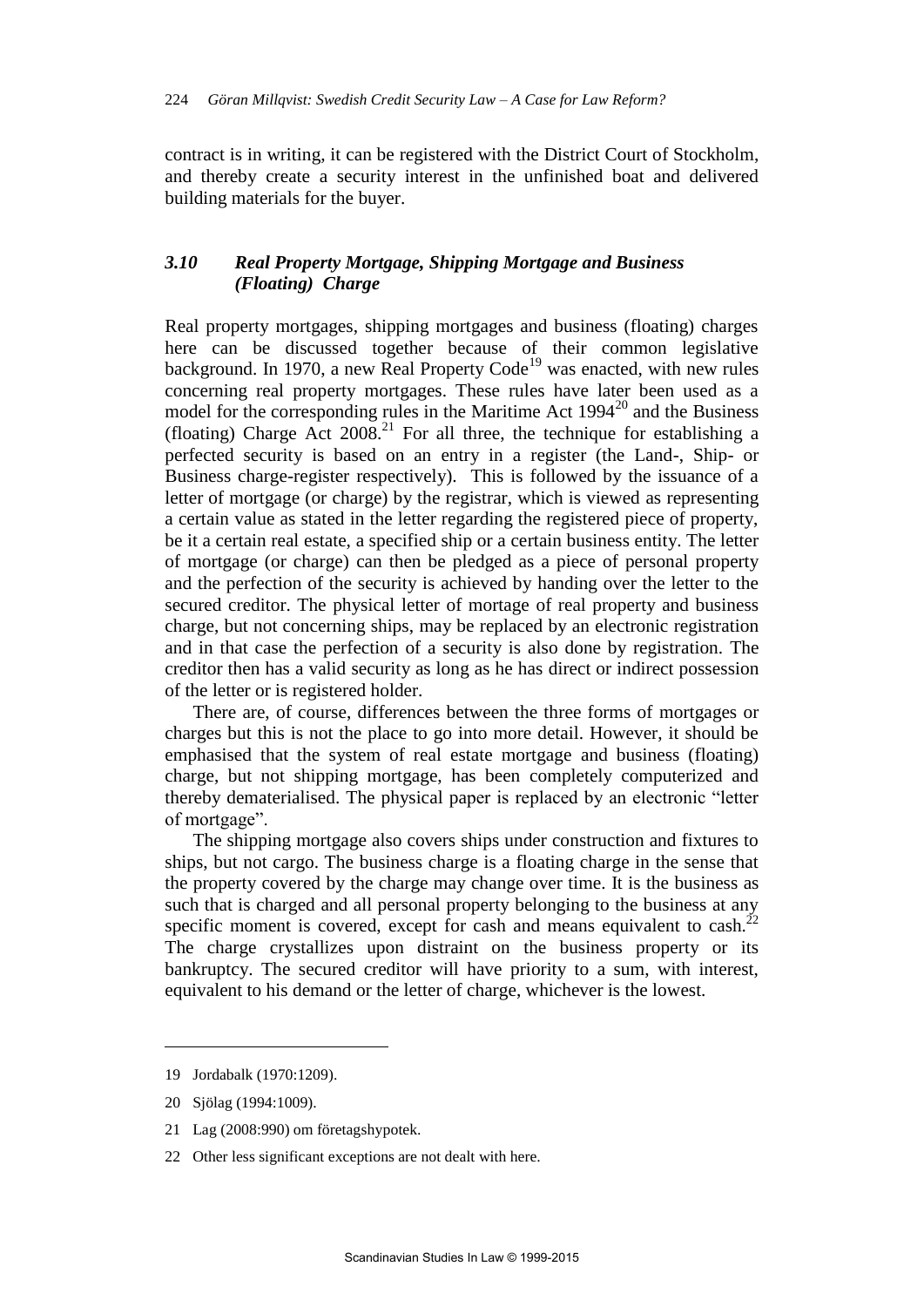### *3.11 Aircraft Mortgages*

Aircrafts, separate air plane machines and other flying equipment (spare parts), can be mortgaged through a registration in the Register of Swedish Aircrafts, according to the Registration of Rights in Aircrafts Act  $1955^{23}$ . In this case, perfection is achieved at the moment of registration and there is no separate letter of mortgage issued, sec. 14 of the Act.

# *3.12 Pledge over Patents and Trade Marks*

In later years, new legislation has been introduced in order to facilitate the pledge of certain intellectual rights (patents and trade marks). In the Patent Act  $1967<sup>24</sup>$ , a new chapter 12 was introduced in  $1987<sup>25</sup>$  making it possible to register pledges over patents and at the same time made perfection of such a pledge dependent on registration. This model was followed a couple of years later by new legislation for pledges over trade marks, in the Trade Marks Act 1960 $26$ , when sec. 34 a-j<sup>27</sup> were introduced. In these two cases, there are no letters of pledge or the like that have to be transferred into the hands of the pledgee. They are purely registered pledges. This construction was deemed appropriate by the Swedish legislator due to the fact that neither for patents nor for trade marks are there any material rights linked to any physical object. There is no "thing" to be transferred and it seemed enough to have only the public record of the Patent and Trade Mark Authority as the device for perfection of the security right. $^{28}$ 

## *3.13 Possessory Pledges over Personal Property*

The traditional form of pledge over personal property is the possessory pledge, which is regulated in Chapter 10 sec. 1-7 of the Commercial Code 1734. These rules are rather ancient in character. The courts have had several opportunities to interpret and develop the rules; e.g. today possession does not necessarily mean actual, physical possession but rather control over the property, meaning that the owner/pledgor is separated from the control. This legislation today is limited to chattels pledged as separate objects, which is not very common in a

- 25 SFS (Swedish Acts in Force) 1987:1330.
- 26 Varumärkeslag (1960:644).
- 27 SFS 1995:1277.

<sup>23</sup> Lag (1955:227) om inskrivning av rätt till luftfartyg.

<sup>24</sup> Patentlag (1967:837).

<sup>28</sup> The *travaux preparatoires* can be found in Proposition (to amend the Patent Act) 1987/88:4 pp. 9-11, 27-28, 38-39 and 42, and in SOU 1985:10 pp. 81-84 and 159-69; and Proposition (to amend the Trade Marks Act) 1995/96:26 p. 31 et seq.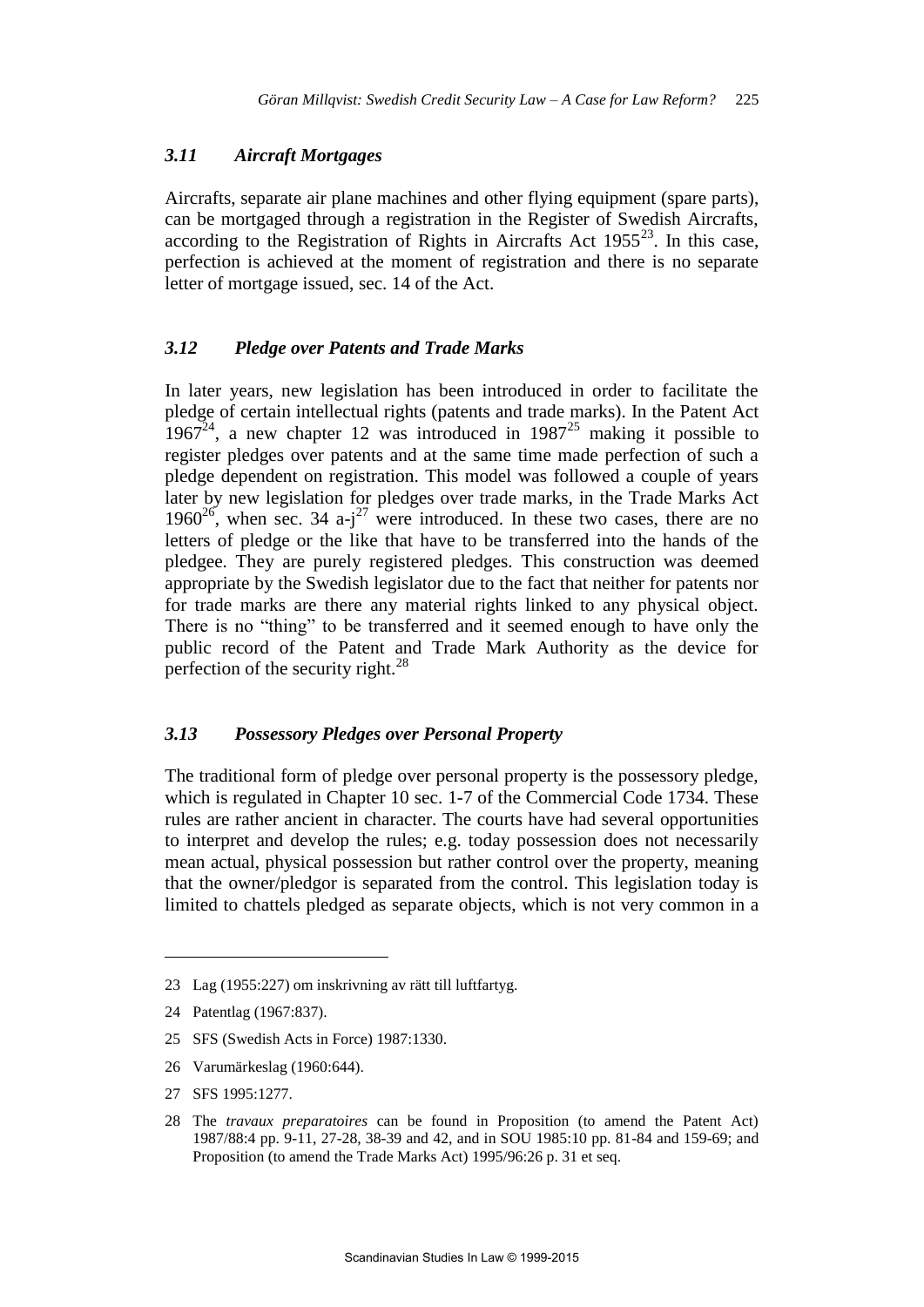modern economy<sup>29</sup>, and is complemented by legislation concerning pledges over negotiable instruments and common receivables in the Negotiable Instruments Act  $1936^{30}$ , and dematerialised or immobilised financial instruments in the Registration of Financial Instruments Act  $1998^{31}$ .

A personal property pledge is perfected through possession of the thing pledged (chattels, physical negotiable instruments and shares, paper bonds etc.), or through notice to the debtor (receivables and other claims that are not negotiable), or through registration (dematerialised or immobilised financial instruments). However, the contractual rules concerning the relationship between the pledgor and the pledgee, as far as can be established, are the same for all kinds of personal property. There has to be an agreement to pledge certain property and also an identifiable debt that the pledge is to secure. Further, the contractual liabilities of the parties and the realisation of the pledge are governed by the same non-mandatory rules. As to the exception for pawn brokering, this is true for both consumer and commercial relations.

# *3.14 Liens*

A lien in Swedish legal practice is a security interest of limited use. Its primary function is to be a security for a creditor in situations in which work of some form has been performed on the debtor's property and not paid for, and this same property is still in the creditor's possession. The creditor then can retain the property until payment is rendered, on the condition that the claim is for payment for the work done.<sup>32</sup> This right of retention is a protected right as against third parties and has priority in the debtor's distraint proceedings and bankruptcy, according to sec. 4 (2) of the Preferential Rights Act  $1970^{33}$ . There is nothing in Swedish law that prevents the creation of a contractual lien, but it is very unusual in practice. For some reason, this is not a method of security that has been utilised within the Swedish credit market.

## *3. 15 Set-off, Clearing and Netting*

The general rules regarding set-off to some extent are legislated in the Negotiable Instrument Act 1936, sec. 18 and 28 (concerning the right of set-off in spite of a transfer of a negotiable instrument or claim to a new creditor), but to a large extent are regulated through the case law. This means that set-off can be utilised as a means of security to a certain extent. Set-off is also recognised

<sup>29</sup> Except perhaps the system of Pawnbrokers, regulated by the Pawnbroker Act 1995 (Pantbankslag (1995:1000)), with mandatory consumer protection rules.

<sup>30</sup> Lag (1936:81) om skuldebrev, sec. 10, 22 and 31.

<sup>31</sup> Lag (1998:1479) om kontoföring av finansiella instrument, Chap. 6.

<sup>32</sup> *Kockums Jernverks AB, bankrupt, v. Ronneby Rostfria AB*, NJA 1985 p. 205.

<sup>33</sup> Förmånsrättslag (1970:979).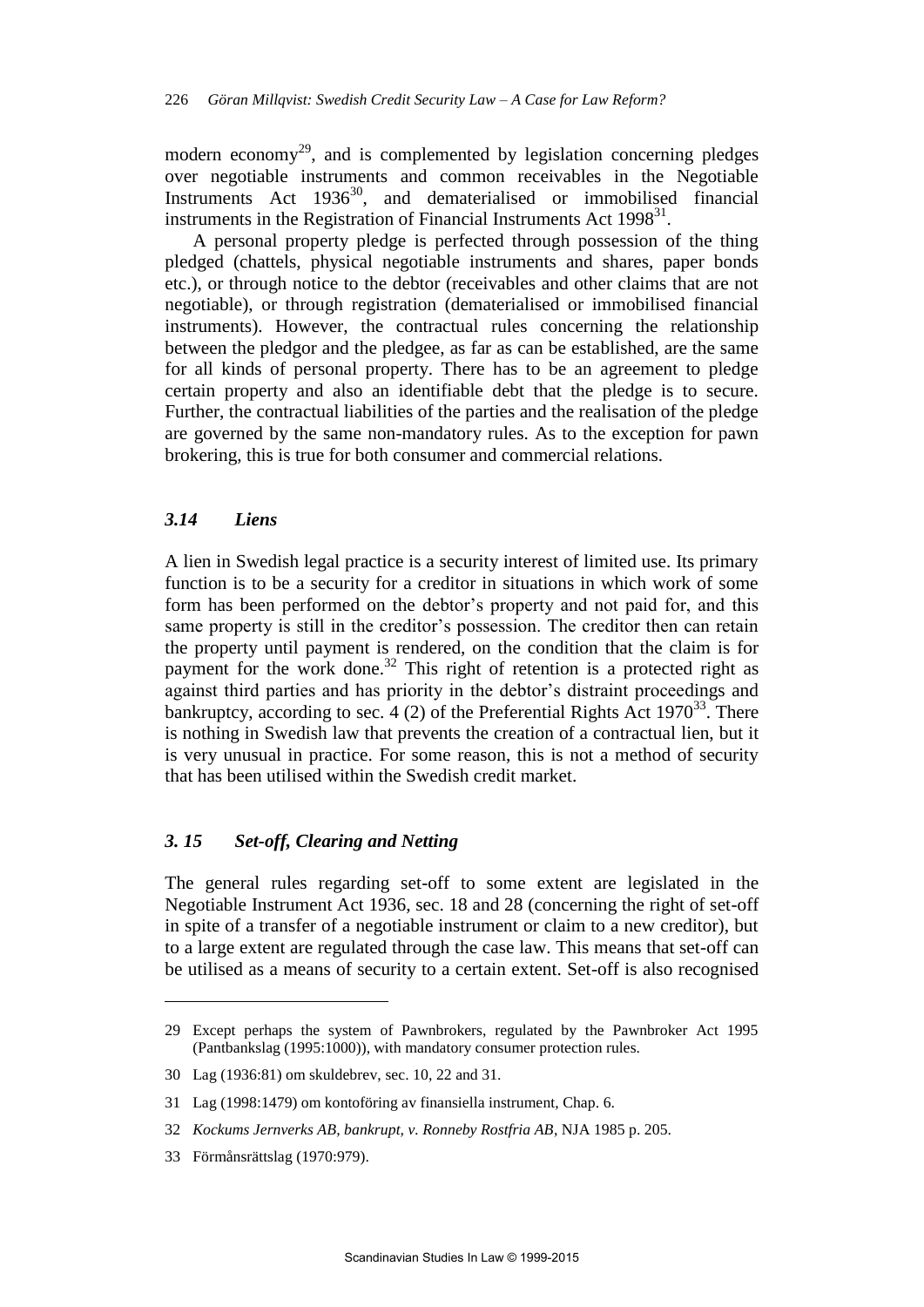as a protected right in bankruptcy, unless the set-off is arranged to circumvent the ordinary rules of creditor equality in bankruptcy, the Bankruptcy Act 1987, Chap. 5 sec. 15 and 16.

Clearing and netting in the Swedish legal language are limited to the clearing and netting systems of the financial markets. The basic principles and boundaries for clearing and netting are found in the Securities Market Act  $2007<sup>34</sup>$ . Chap. 19-21. Although in both cases they have security functions, they will not be dealt with here.

# **4 A Final Remark**

As demonstrated by this very short overview of Swedish credit security law, there is a lack of organisation within the field. The rules and principles have developed at different times and in many cases independently of each other. There has never been any serious attempt to codify this field of law. Instead, the legal development has often taken place in the courts. In some instances, this has meant an effective and flexible approach to unsolved problems, but in others, it has hindered the necessary adaptation and development of the law. It would seem that the credit security law would be an exceptionally good area for a major legislative initiative, maybe along the lines demonstrated by the developments in the Common Law area.

One example of how the courts have developed the law is the spread by analogy of the rule concerning the perfection of a sale or pledge of receivables. In sec. 10 and 31 of the Negotiable Instruments Act 1936, it is stated that perfection is accomplished by notice to the debtor concerning the sale or pledge of the debt. This rule is based on the rationale that a debtor who is made aware of the transaction concerning his debt cannot meet his obligation by paying a party other than the new creditor. Therefore, the material right to the demand can be linked to the notice given to the debtor, and if he is informed of the transaction, the seller or pledgor does not after that have any right to dispose over. This system of rules has been used by the courts in several situations that do not involve receivables, but have the same characteristics, with a third party (the debtor) obligated to deliver or perform something to a creditor. If the creditor chooses to dispose over his right through a sale or pledge, instead of demanding performance directly from the debtor, the rule from the Negotiable Instruments Act 1936 will apply by analogy. One example of this is a Supreme Court case concerning the validity of a refinancing scheme adopted by a leasing company.<sup>35</sup> The scheme involved the security transfer of leasing equipment by the leasing company to a financier. The equipment stayed with the lessee who was notified as to the transfer and that the leasing company for the remainder of the leasing period would be the representative of the financier and that nothing would change for the lessee. The Supreme Court

<sup>34</sup> Lag (2007:528) om värdepappersmarknaden.

<sup>35</sup> *AEC Investment AB v. Obligentia Finans AB, bankrupt,* NJA 1995 p. 367 I.